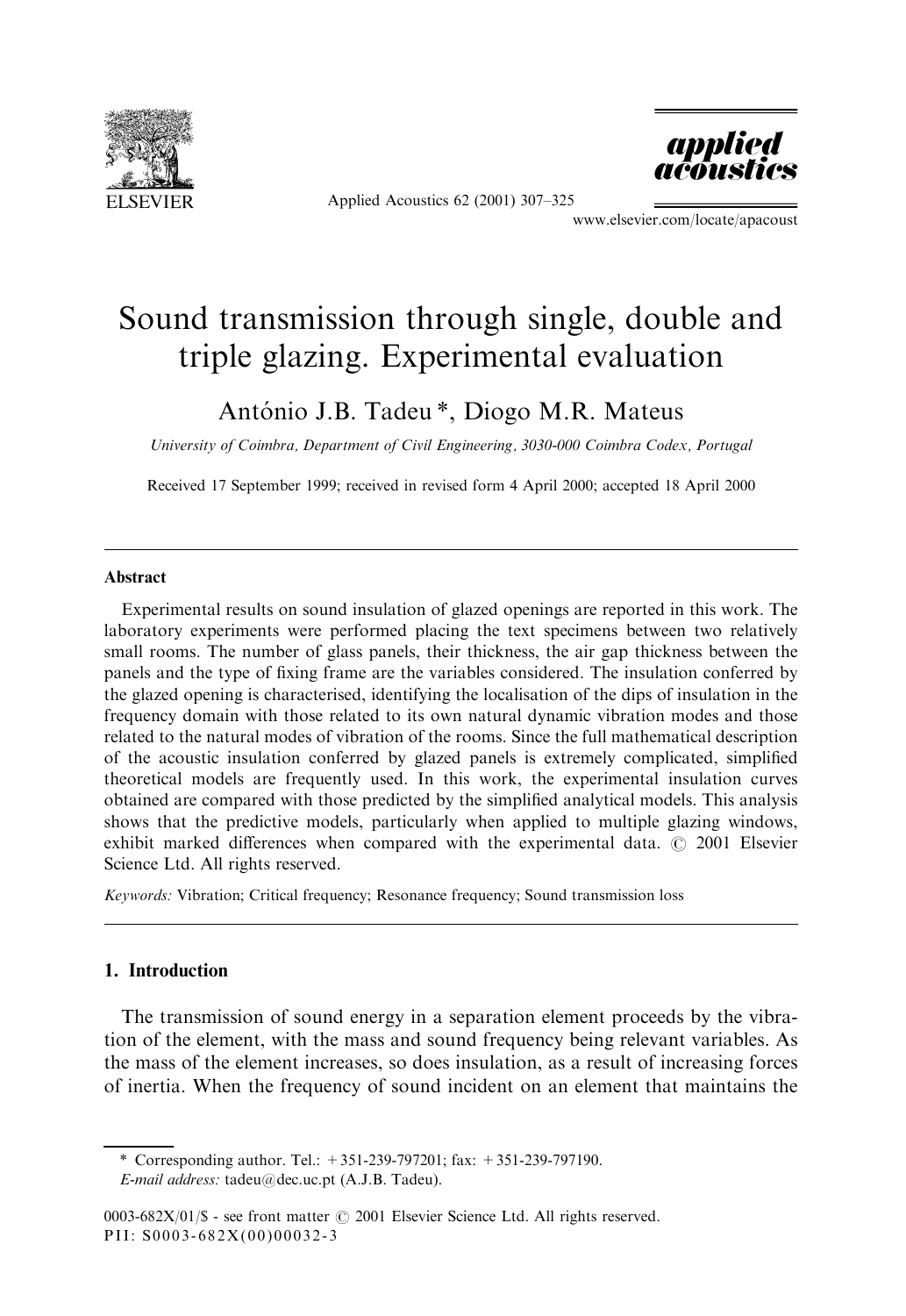same mass is increased, the vibration power of the element decreases and greater dissipation of sound energy is observed, leading to the rise in acoustic insulation.

Besides these two variables, there are others that may affect the acoustic insulation of a separation element. These include the angle of incidence of the waves, the existence of weak points in the insulation, rigidity, damping of the element and, in the case of multiple elements, the number of panels and their individual characteristics and separation. In a real situation, the transmission of sound between two contiguous rooms depends not only on the separation elements, but also on the connections between the surrounding elements, and on the way in which propagation proceeds inside the emitting and receptor rooms. In this process the vibration eigenmodes of the rooms excited determine the manner of propagation.

The mathematical description of the phenomena involved in acoustic insulation is thus very complex. Studies such as these are usually conducted with variations in only a limited number of the variables in question  $[1-4]$ . This results in a set of simplified predictive insulation models. Some of these models are described below since, even though they are simplified, they enable us to understand the acoustic phenomena involved.

# 2. Acoustic insulation

# 2.1. Models predicting insulation in single elements

#### 2.1.1. Sound reduction index

If an infinite simple separation element is held to behave like a group of juxtaposed masses, having independent displacement, and null damping forces, the sound reduction index for plane wave incidence follows a law, known as the Law of Theoretic Mass, or the Law of Theoretical Frequency [5],

$$
R = 10 \log \left[ 1 + \left( \frac{\pi f M \cos \theta}{\rho_0 c} \right)^2 \right] \, \mathrm{dB} \tag{1}
$$

where f is frequency (Hz), M is mass per unit area of the panel (kg/m<sup>2</sup>),  $\theta$  is the angle of incidence,  $\rho_0$  is the density of the air ( $\approx 1.22 \text{ kg/m}^3$ ), and c is the velocity of sound in air (for  $T=20^{\circ}$ C,  $c \approx 340$  m/s). This equation predicts an increase in the sound reduction index of about 6 dB for each doubling of the mass per unit area.

In practice the panels are not infinite in size and they are struck by an infinite number of plane waves with differing angles of incidence, originating a diffuse field. If a lack of waves at grazing incidence is assumed, the field incidence mass law (or frequency law) can be expressed as

$$
R = 20\log(Mf) - 47\text{dB}
$$
\n<sup>(2)</sup>

However, the rigidity of the element and its damping affect its dynamic behaviour, leading to localised dips in sound insulation. These can be predicted for frequencies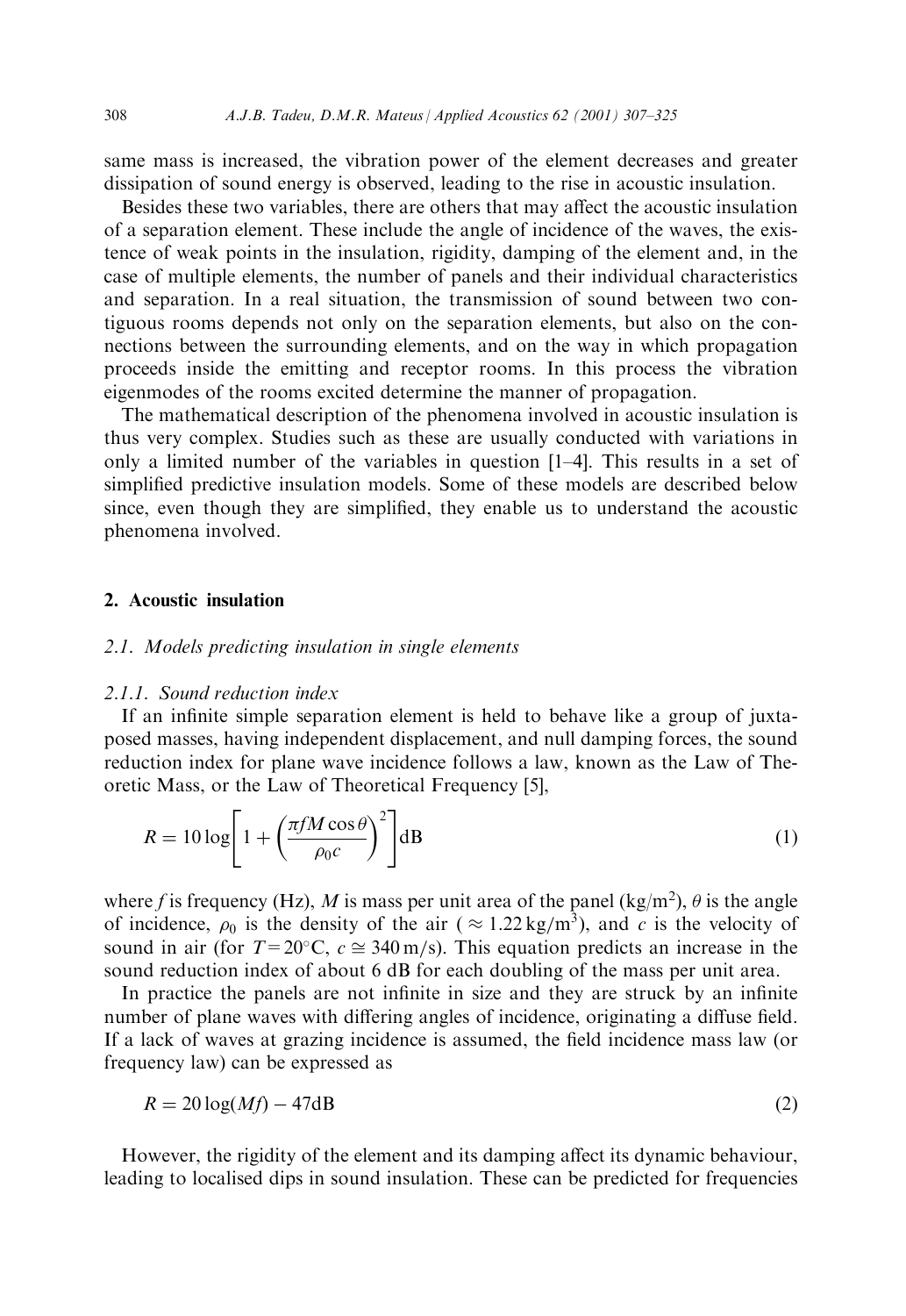relative to the normal transversal vibration modes through flexion and due to the propagation of plane waves throughout the panel.

#### 2.1.2. Propagation of bending waves

Bending waves can travel in an infinite plate with a velocity given by [2],

$$
c_L = \left(\frac{D\omega^2}{\rho h}\right)^{0.25} \tag{3}
$$

where  $\rho$  is the density of the material (kg/m<sup>3</sup>), h is the thickness of the panel (m),  $\omega = 2\pi f$ ,  $D = \frac{h^3 E}{12(1 - v^2)}$  with E and v, being the Young's modulus and the Poisson's ratio, respectively. When the wavelength of sound air projected on the plate equals the wavelength of these bending waves, the movement of the panel increases, leading to a low sound insulation. This happens when

$$
\omega = \left(\frac{c}{\sin \phi}\right)^2 \sqrt{\frac{\rho h}{D}}\tag{4}
$$

where  $\phi$  is the incidence angle of the sound relative to a direction perpendicular to the element.

The critical frequency  $(f_c)$  is taken as being that which corresponds to  $\phi = 90^\circ$ ,

$$
f_c = \frac{c^2}{1.81h} \sqrt{\frac{\rho(1 - v^2)}{E}}
$$
 (5)

The resonance dip due to the coincident effect usually begins about an octave below the critical frequency. The amount of the resonance dip depends on the damping of the panel. Below the frequency range of the coincidence, the sound reduction index is determined by the mass law. Above the coincidence zone, the sound reduction index depends on the frequency, which is given by [4, 6]

$$
R = 20\log\left(\frac{\pi f M}{\rho_0 c}\right) + 10\log\left(\frac{2\eta f}{\pi f_c}\right) \text{dB}
$$
\n(6)

where  $\eta$  is the loss factor. This equation indicates, for a constant loss factor, an increase in the sound reduction index of 9 dB/octave above the critical frequency.

The natural vibration modes of the panel are related to its transversal movement in pure flexion, generally at low frequencies, and to the movement of bending waves along the panel, usually occurring at higher frequencies.

# $2.1.3.$  Transversal vibration of the panel in pure flexion

As mentioned above, the transversal movement of a panel affects its ability to transfer energy to the surrounding space. The sound striking a separation element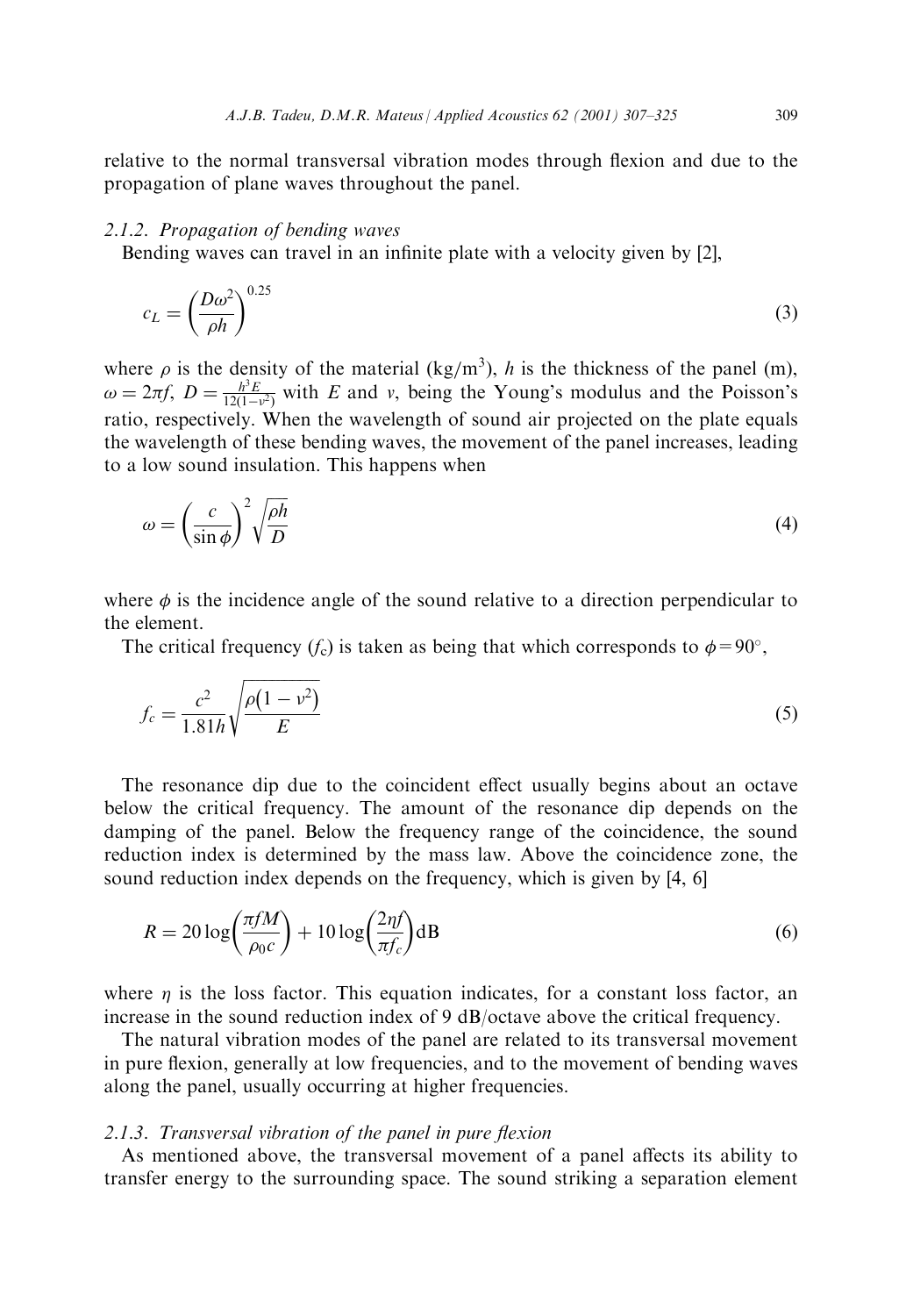produces a dynamic response, causing insulation dips. These dips in insulation are mainly going to occur at eigenfrequencies related to the pane's flexion-induced transversal movement. If one considers that the thickness of the element is very small, relative to its length and width, the resonant frequencies are given by the following equation, when the element is assumed to be simply supported.

$$
f_{nm}(\text{Hz}) = \frac{\pi}{2} \left( \frac{n^2}{a^2} + \frac{m^2}{b^2} \right) \sqrt{\frac{D}{\rho h}}
$$
\n
$$
\tag{7}
$$

where a and b are the lengths of the wall in direction x and y, respectively, while n and *m* identify the normal.

The number of resonant frequencies obtainable from Eq.  $(1)$  is theoretically infinite. However, only the first vibration modes have a significant influence on the acoustic insulation.

#### 2.2. Models predicting insulation in double elements

The sound insulation of a single separation element may increase if the element is split into two panels separated by an air chamber. However, a double separation element displays additional dips of insulation, due to the dynamic response of the separation element, viewed as two mass layers and an air chamber, and to the resonance frequencies arising from successive reflections (for stationary waves) in the air chamber.

#### $2.2.1.$  Mass-air-mass resonance frequency

At low frequencies, the double wall can be seen as two masses  $(m_1, m_2)$  acting together as a single panel, in which the air chamber has a negligible effect, and this element behaves like a single element with the same total mass  $m=m_1+m_2$ .

As the frequency increases the separation element can be viewed as two mass layers separated by an air chamber that can be close-solved if this model is simplified as a dynamic system constituted by two masses  $(m_1, m_2)$  connected by a spring with rigidity  $k = \frac{\rho_0 c^2}{d(\cos \theta)^2}$ , where d is the distance between the inner surfaces of the double wall, and  $\theta$  is the angle of incidence of a plane sound wave. If the rigidity and damping of the panels are disregarded, the problem is further simplified and the resonance frequency can be determined by means of Eq. (8) [7],

$$
\omega(\text{rad/s}) = \sqrt{k \frac{m_1 + m_2}{m_1 m_2}}\tag{8}
$$

For conditions of normal humidity, a temperature of  $20^{\circ}$ C, and normal sound incidence, a frequency resonance (in Hz) can be obtained, as in Eq. (9).

$$
f_{\rm res}(\text{Hz}) = 59.8 \left( \sqrt{\frac{1}{d} \left( \frac{1}{m_1} + \frac{1}{m_2} \right)} \right) \tag{9}
$$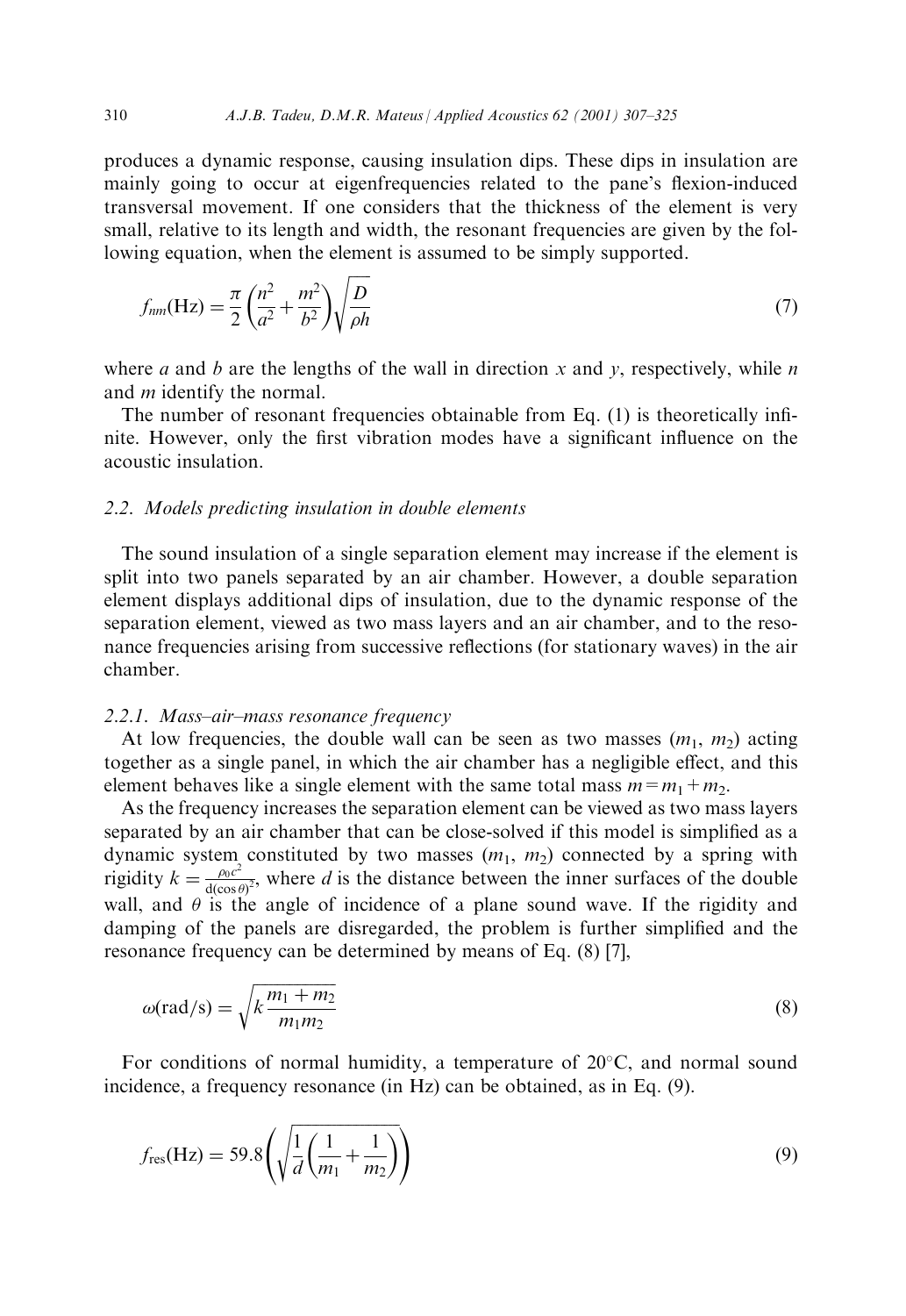If the frequency of the sound incident on a double element is higher than the resonance frequency, the air chamber absorbs part of the sound energy, resulting in greater acoustic insulation than is observed in a single element with the same mass. Thus, it could be relevant to have these natural dynamic modes located at relatively low frequencies, (generally below 100 Hz), which, in lightweight panels of normal glass, is only possible for quite thick air chambers.

# $2.2.2$ . Multiple reflections in the air chamber

Successive reflections may occur inside the air chamber, generating stationary waves. This phenomenon occurs when the thickness of the air chamber is a multiple of half the wavelength  $(n\lambda/2)$ ,

$$
f_k = k \frac{c}{2d}(k = 1, 2, ..)
$$
\n(10)

Analysis of Eq.  $(10)$ , leads to the conclusion that for the first resonance frequency to be outside the zone sensitive to the human ear, the distance between the panels should be small. However, for lightweight panels with small air chambers, the dips in insulation due to its dynamic behaviour as a system of two masses connected by a spring may be significant, as they are generally more important than those caused by multiple reflections within the air chamber.

#### 2.2.3. Sound reduction index

Prediction of sound transmission though double-layer walls has been studied by several authors. London [8] has solved the case of sound transmission though isolated double walls, with identical panels, excited below their critical frequency and mass controlled (that is, the panel resonances need not be considered). Goesele [9] proposed a simplified method to predict the sound transmission loss by double wall, without structure-borne connections and with the gap filled with porous sound absorbing material, when the measured sound transmissions of two constituent single partitions  $R_1$  and  $R_2$  are available.

$$
R = R_1 + R_2 + 20\log\left(\frac{4\pi f \rho c}{s'}\right)
$$
\n(11)

where

$$
s' = \begin{cases} \frac{\rho c^2}{d} & \text{for } f < \frac{c}{2d} \\ 2\pi f \rho c & \text{for } f > \frac{c}{2d} \end{cases}
$$

If no measured sound transmission loss data for the constituent single partitions is available, the sound transmission loss of the double wall can be approximately predicted by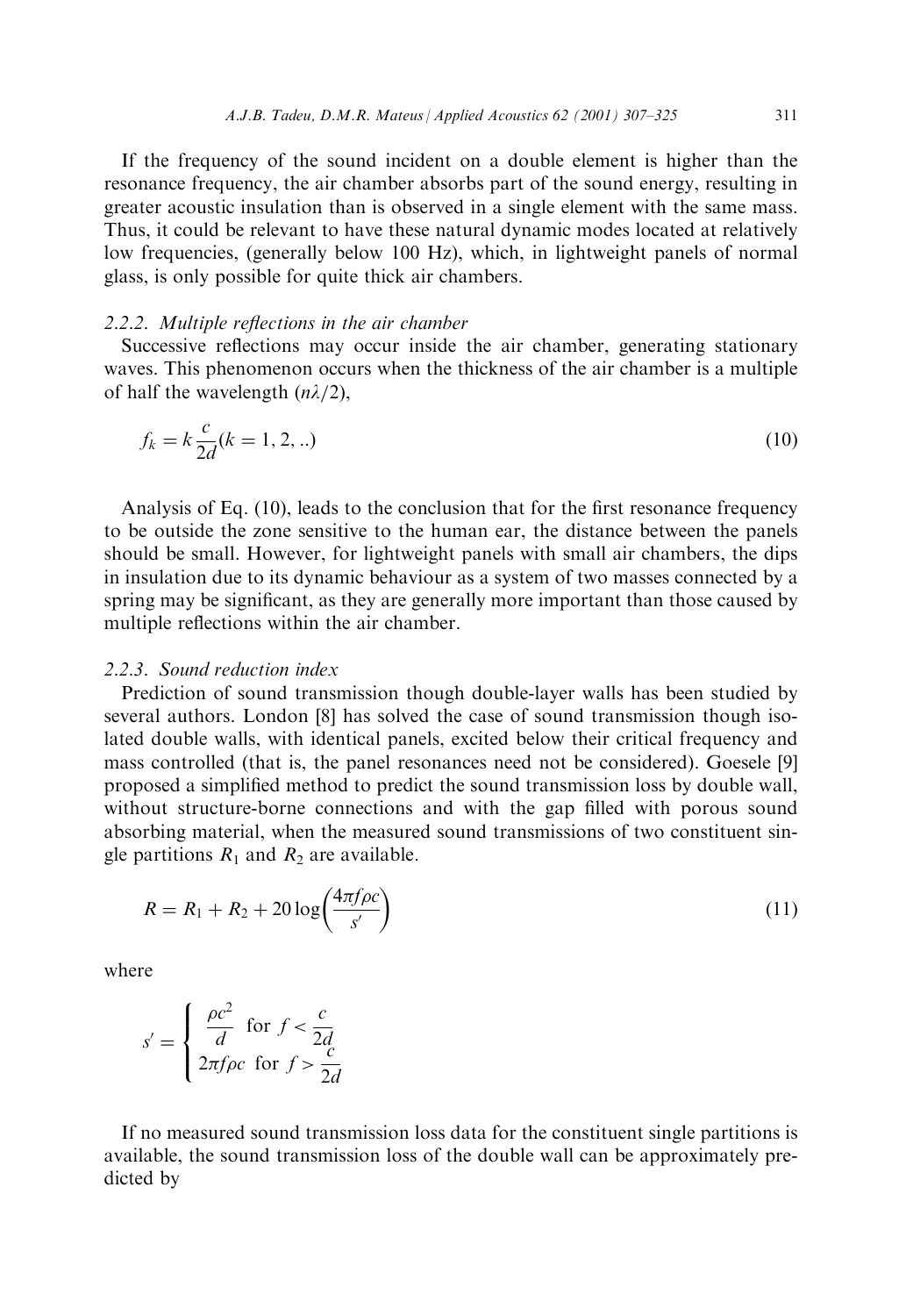312 A.J.B. Tadeu, D.M.R. Mateus / Applied Acoustics 62 (2001) 307±325

$$
R = \begin{cases} 20\log[(m_1 + m_2)f - 47] & f < 2f_{\text{res}}/3\\ R_1 + R_2 + 20\log(fd) - 29 & f_{\text{res}} < f < f_1\\ R_1 + R_2 + 6 & f > f_1 \end{cases}
$$
(12)

where  $R_1$  and  $R_2$  are the sound indexes for each layer of the double wall calculated separately (Warnock, 1997).

# 2.3. Predictive isulation models for triple elements

The acoustic insulation of a triple separation element, like that observed for double elements relative to single ones, is usually higher than the corresponding one for double elements with the same mass. In this case it is not easy to define a simplified mathematical expression to predict the global sound transmission loss. Dips of insulation are again expected to occur at frequencies related to its own natural dynamic vibration modes.

The natural frequencies involved in sound transmission in triple elements are of the same type as those found for double elements, and may be calculated by the formulae already given, with the exception of the natural frequencies related to dynamic behaviour. Taking, in this case, a simplified system of three masses  $(m_1, m_2,$  $m_3$ ) attached to each other by springs with rigidity  $k_1$  and  $k_2$ , Eq. (13) can be defined, and this can be solved to give the natural frequencies of the system [10].

$$
[m_1m_2m_3](\omega^2)^2 - [k_1m_3(m_1 + m_2) + k_2m_1(m_2 + m_3)](\omega^2) + [k_1k_2(m_1 + m_2 + m_3)] = 0
$$
\n(13)

with  $k_1 = \frac{\rho c^2}{d_1}$  and  $k_2 = \frac{\rho c^2}{d_2}$ , where  $d_1$  and  $d_2$  are the thickness of the air chambers.

# 2.4. Dynamic response of a parallelepiped room

The precise characterisation of a sound field, which is established in an enclosed space, in the presence of a sound source, is not an easy task. It requires complex physical-mathematical treatment and involves variables, which are difficult to quantify, such as the characteristics of sound energy dissipation in the air and the surrounding medium, and those of the sound sources  $[11–13]$ .

The vibration properties of an enclosed space, owing to the formation of stationary waves, depend on the shape and geometrical dimensions of the elements of the surroundings as well as of the boundary conditions throughout the surroundings as a whole. Taking a parallelepiped room, with dimensions  $L_x$ ,  $L_y$  and  $L_z$ , the equation of equilibrium that governs the waves of sound pressure in the room (Helmholtz equation) leads to Eq. (14), which allows us to obtain the natural frequencies of the room,

$$
f_{nmp} = \frac{c}{2} \sqrt{\frac{n^2}{L_x^2} + \frac{m^2}{L_y^2} + \frac{p^2}{L_z^2}}
$$
(14)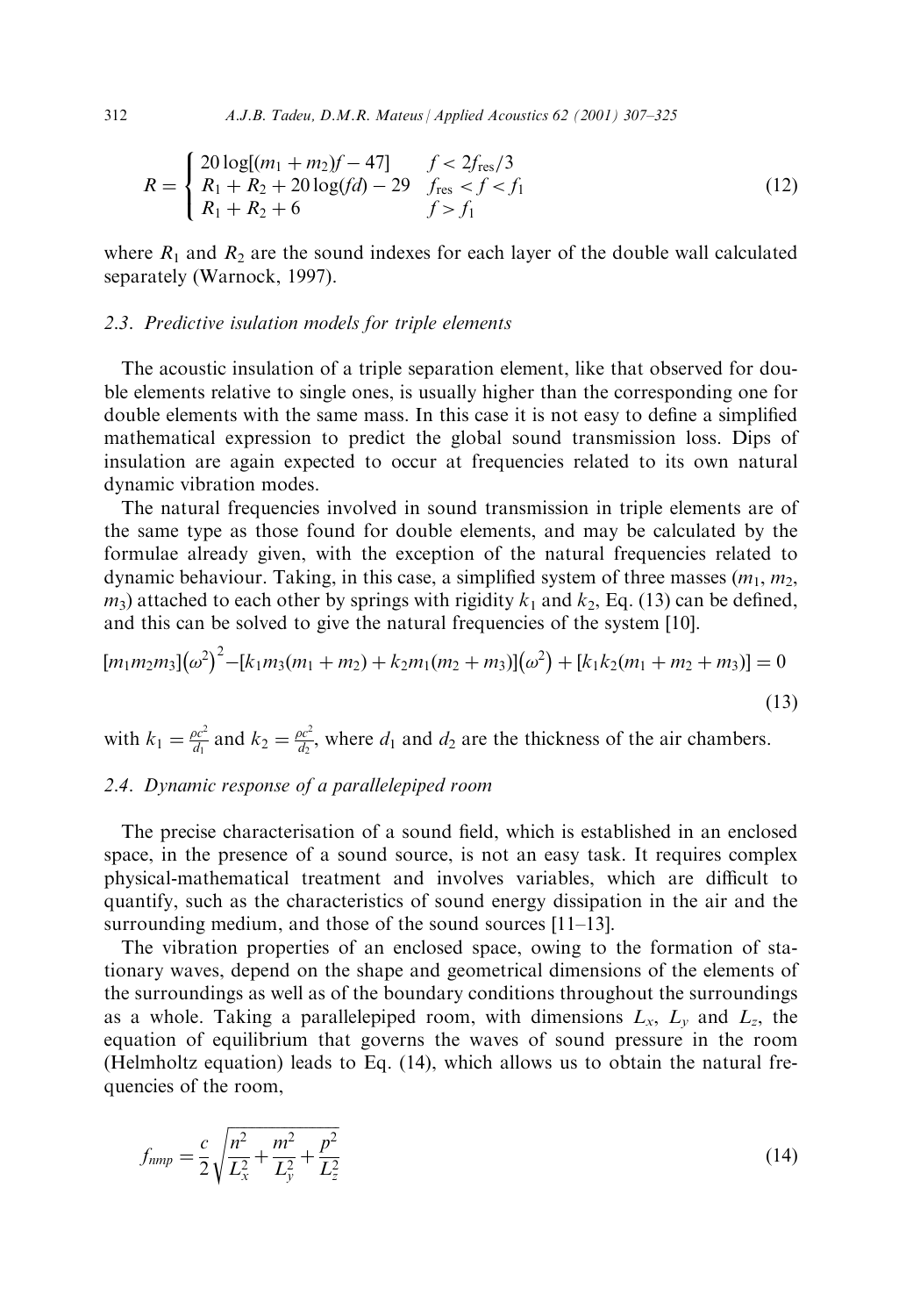where c is the velocity of sound propagation in the air  $(m/s)$ , and n, m and p represent the number of the eigenmode, according to  $x$ ,  $y$  and  $z$ , respectively.

Notice that the first eigenfrequencies for large spaces are registered for very low frequencies, while for small spaces these frequencies are higher.

# 3. Experimental

#### 3.1. Preparation of the rooms

The experimental work entailed studying the behaviour of glazed openings subjected to variations in acoustic pressure. Two testing compartments were specially prepared. The dimensions of these compartments were defined so that they were similar to small rooms inside dwellings  $(4.0 \times 2.7 \times 2.7 \text{ m}^3 \text{ and } 3.0 \times 2.7 \times 2.7 \text{ m}^3)$ . This work had to be carried out in acoustic conditions to permit control of the variables in play. The first phase consisted of construction work to build two contiguous rooms that would guarantee a high degree of acoustic insulation (if we disregard the opening for testing samples). The separation between the two rooms was made in such a way as to hold the testing samples  $(1.48 \times 1.45 \text{ m}^2)$ , to ensure a high degree of insulation between the two rooms outside the area occupied by these samples, and to create conditions in which flanking transmissions would be negligible. In a second phase, some absorbent elements were placed in the receiving room, to diminish reverberation in that room. The insulation of testing samples was not obtained directly, from the difference between the sound levels in two rooms, (pure acoustic insulation), but rather by taking into consideration the reverberation phenomena in the compartments, following the Portuguese Standard NP-2073 [14].

$$
D_{\rm c} = L_1 - L_2 + 10 \log \left( \frac{10 T_{\rm r}}{0.16 V} \right) \tag{15}
$$

where  $L_1$  and  $L_2$  are the average sound levels (dB) in the emitting and receiving chambers, respectively, V is the volume of the receiving chamber  $(m^3)$  and  $T_r$  is the average reverberation time (s) for a given frequency.

Before placing the specimens inside the opening of the separating wall, a rubber screen, 5 mm thick, was glued all round the edge of the opening to permit better bonding of the specimen to the opening. The glass panes applied were as close as possible in size to the opening and the edges were sealed with a silicone strip on both sides of each panel. The characteristics of the glass panes, determined by laboratory tests (modulus of elasticity,  $E=72$  GPa, Poisson's ratio  $v=0.22$ , mass density  $\rho = 2500 \text{ kg/m}^3$ ), are not described in this article for reasons of brevity.

#### 3.2. Experimental conditions

The whole system for capturing sounds and vibrations, as well as the position of the transducers and the source, is shown diagrammatically in Fig. 1. The chain of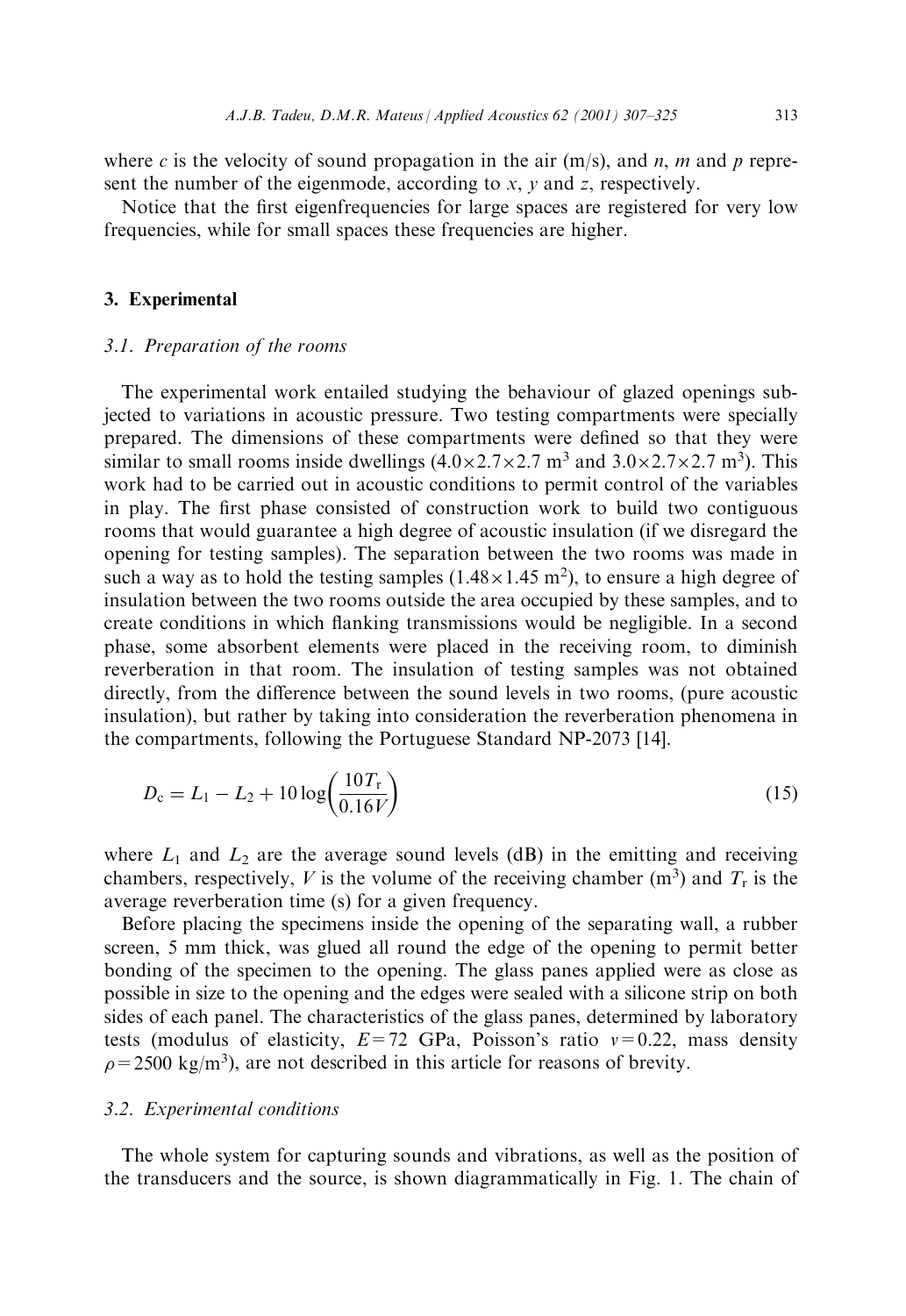measurement was composed of three essential parts: transducers; signal amplifiers/ conditioners, and a data acquisition board.

The transducers used were Brüel  $\&$  Kjaer microphones and accelerometers, types 4155 and 4371, respectively. Signal amplification/conditioning was done using Brüel & Kjaer conditioner, type 2525 and the pre-amplifier type  $ZC0020$  provided by the  $AC$  output of the Brüel & Kjaer modular precision sound level meter, type 2231.

The data acquisition board (Keithley Metrabyte, type DAS - 40G2, 12 bits) was installed inside a personal computer. It allows a maximum reading of 16 channels with a total maximum sample, for all channels, of 250 000 samples per second.

Before any test was performed, the chain of measurement was calibrated and the appropriate processes for transforming the acquired data to sound level and acceleration were defined. Calibration of the sound level measuring circuit was done with the help of two Brüel & Kjaer calibrators, type  $4230$  and  $3541$ , emitting, respectively, 94 dB at 1000 Hz and 124 dB at 250 Hz. A Brüel & Kjaer type 4924/WH2606 calibrator was used to calibrate the vibration measuring circuit, vibrating with an acceleration of  $3.16 \text{ m/s}^2$  at 159.2 Hz.

After complete calibration of the chain of measurement, the test samples were positioned, and the capture points of the vibrations of the glass and the sound pressure in each room selected. A standardised sound source (Brüel  $\&$  Kjaer type 4224) was then placed in the emitting room, emitting a sound characterised by its ``Wide Band'' frequency spectrum.

Neither the sound nor the vibrations could be measured correctly if the position of the transducers and the excitation source were not chosen with great care [15]. For example, an accelerometer placed on the centre of the glass panel does not detect the vibration mode caused by transversal vibration, occurring through flexion of the panel, for which this point does not move.

The sound pressure was captured simultaneously in both rooms, at ten positions distributed around the interior of each room, with a sampling interval of 50  $\mu$ s,



Fig. 1. Scheme of the rooms and the acquisition system used.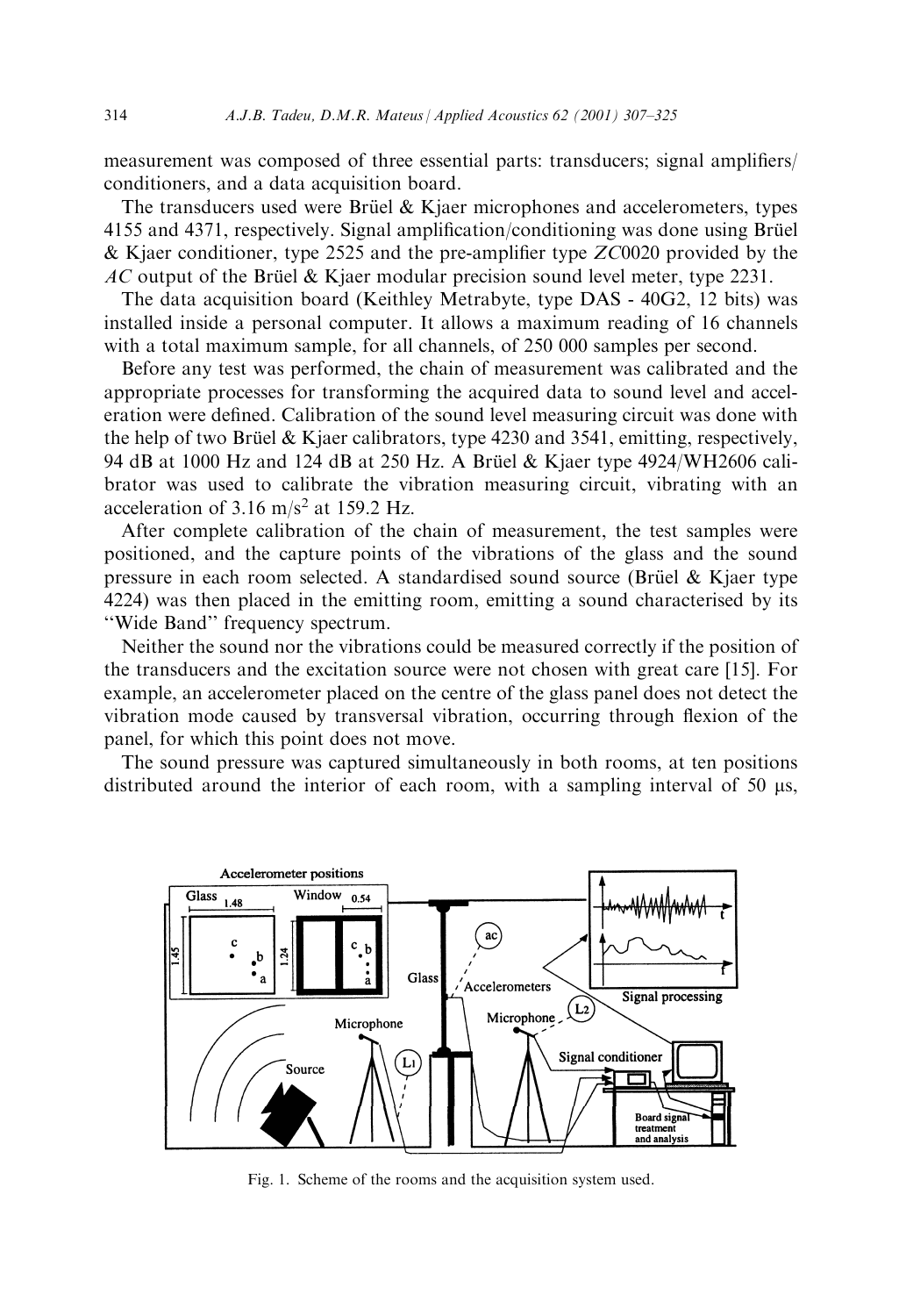allowing a frequency spectrum with a resolution of 0.15 Hz. The average frequency spectra were calculated from the 10 spectra generated.

The results obtained from the system of capture shown in Fig. 1 were first processed using the fast Fourier transform, which allowed the data to pass to the frequency domain. Programs developed for dividing the spectrum into frequency bands and determining a mean curve of acoustic insulation were used later.

#### 3.3. Type of test samples

This work looks at two distinct types of tests: one in which only the glass panels, single or multiple, are tested, and the other in which the same kind of glass is tested, but inside two different window frames.

In the tests on glass without frames, two types of glass were used: one 4 mm thick and the other 8 mm thick, in a variety of combinations and with different air chambers, as shown in Table 1.

The tests on glass inside frames were carried out using two kinds of frames, both with single glass panels 8 mm thick. With this type of test we were only attempting to observe the dips of insulation introduced by the frame itself. The first solution consisted of using a "good quality" frame with very good seals, and with two opening panes and central reinforcement. The second solution, frankly worse in terms of acoustics, comprised a frame with two sliding panes, with light mass, like most of those used in buildings in Portugal today.

| Type of glazed<br>solution | Sample | Thickness<br>$8 \text{ mm}$ | Thickness<br>4 mm | Thickness<br>4 mm | Air gap 1<br>$(in \, mm)$ | Air gap 2<br>$(in \, mm)$ |
|----------------------------|--------|-----------------------------|-------------------|-------------------|---------------------------|---------------------------|
| Single                     |        | $\equiv$ a                  | $+$ b             |                   |                           |                           |
|                            | 2      | $^{+}$                      |                   |                   |                           |                           |
|                            | 3      | $^{+}$                      | $^{+}$            |                   | 2.5                       |                           |
|                            | 4      | $^{+}$                      | $^{+}$            |                   | 10                        |                           |
|                            | 5      | $^{+}$                      | $^{+}$            |                   | 20                        |                           |
|                            | 6      | $^{+}$                      | $^{+}$            |                   | 35                        |                           |
| Double                     |        | $^{+}$                      | $^{+}$            |                   | 50                        |                           |
|                            | 8      | $^{+}$                      | $^{+}$            |                   | 100                       |                           |
|                            | 9      | $+$                         | $^{+}$            |                   | 200                       |                           |
|                            | 10     |                             | $^{+}$            | $^{+}$            | 10                        |                           |
|                            | 11     |                             | $^{+}$            | $^{+}$            | 50                        |                           |
|                            | 12     | $^{+}$                      | $^{+}$            | $^{+}$            | 10                        | 10                        |
| Triple                     | 13     | $^{+}$                      | $^{+}$            | $^{+}$            | 100                       | 10                        |
|                            | 14     | $^{+}$                      | $^{+}$            | $^{+}$            | 100                       | 50                        |
|                            |        |                             |                   |                   |                           |                           |

Table 1 Glazed solutions tested (without frame)

 $a - Not used.$ <br>b + Used.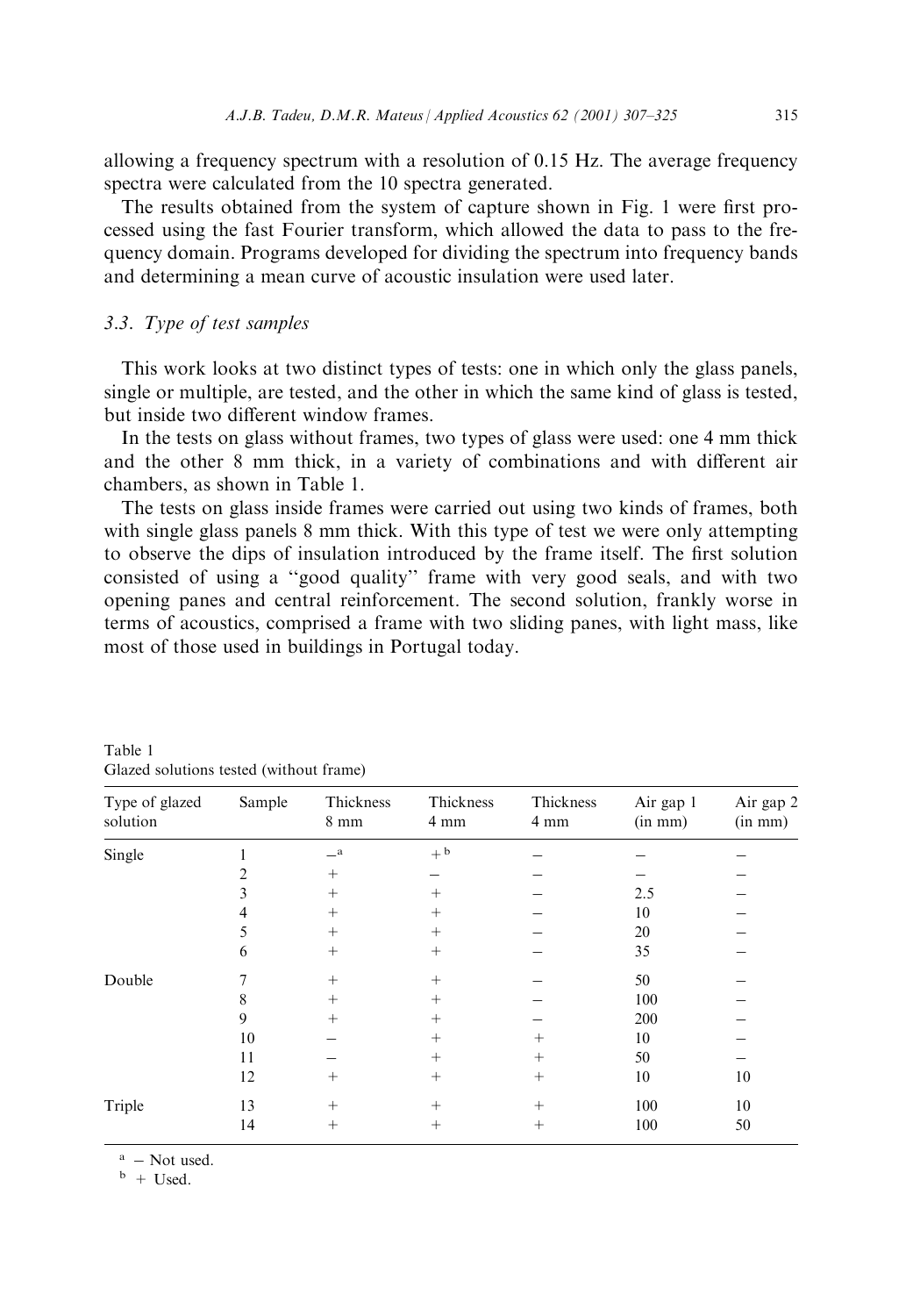# 4. Relevant results

A wide range of laboratory tests was performed. Figs.  $2-10$  display some of the experimental results obtained, to illustrate the main findings. These plots were built up with the help of the experimental insulation results (in bands of 1/10 octave). The acoustic insulation expected from the models for single and double elements, described in this paper, the acceleration spectra of the transversal movement of the glass panels at the central point of each panel (point  $C$ ), the position of the natural



Fig. 2. Insulation and vibration curves. Single 4 mm glazing solution.



Fig. 3. Insulation and vibration curves. Single 8 mm glazing solution.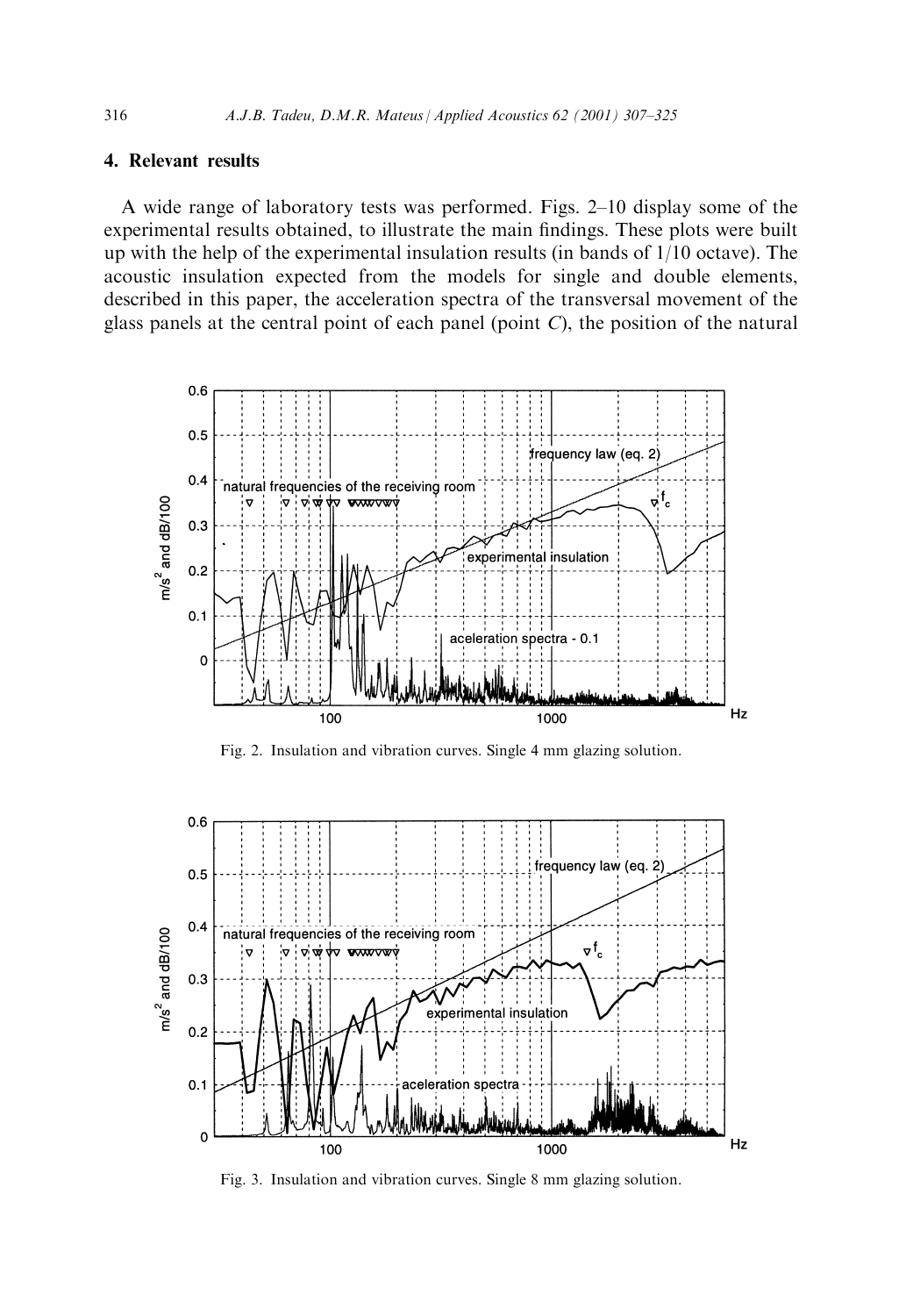frequencies of the rooms, calculated analytically, and the localisation of the dips of insulation resulting from the simplified dynamic behaviour of the panels  $(f_c, f_{res}, f_k)$ are displayed when it enables the reader to better understand the results.

Analysis of the results reveals that, for very low frequencies, there is a marked dependency between the insulation curves for the different glazed solutions tested, and the form of propagation inside the receptor room. These results are not particularly surprising since the dimensions of each test room are significantly smaller than what is experimentally defined as desirable (around  $30 \text{ m}^3$  for the receptor and  $24 \text{ m}^3$  for the emitting room). Similar behaviour was found by Tang et al. [16], in the work he developed to analyse the sound transmission through close-fitting finite



Fig. 4. Insulation and vibration curves. Double  $[8+(10)+4]$  mm glazing solution.



Fig. 5. Insulation and vibration curves. Double  $[8 + (100) + 4]$  mm glazing solution.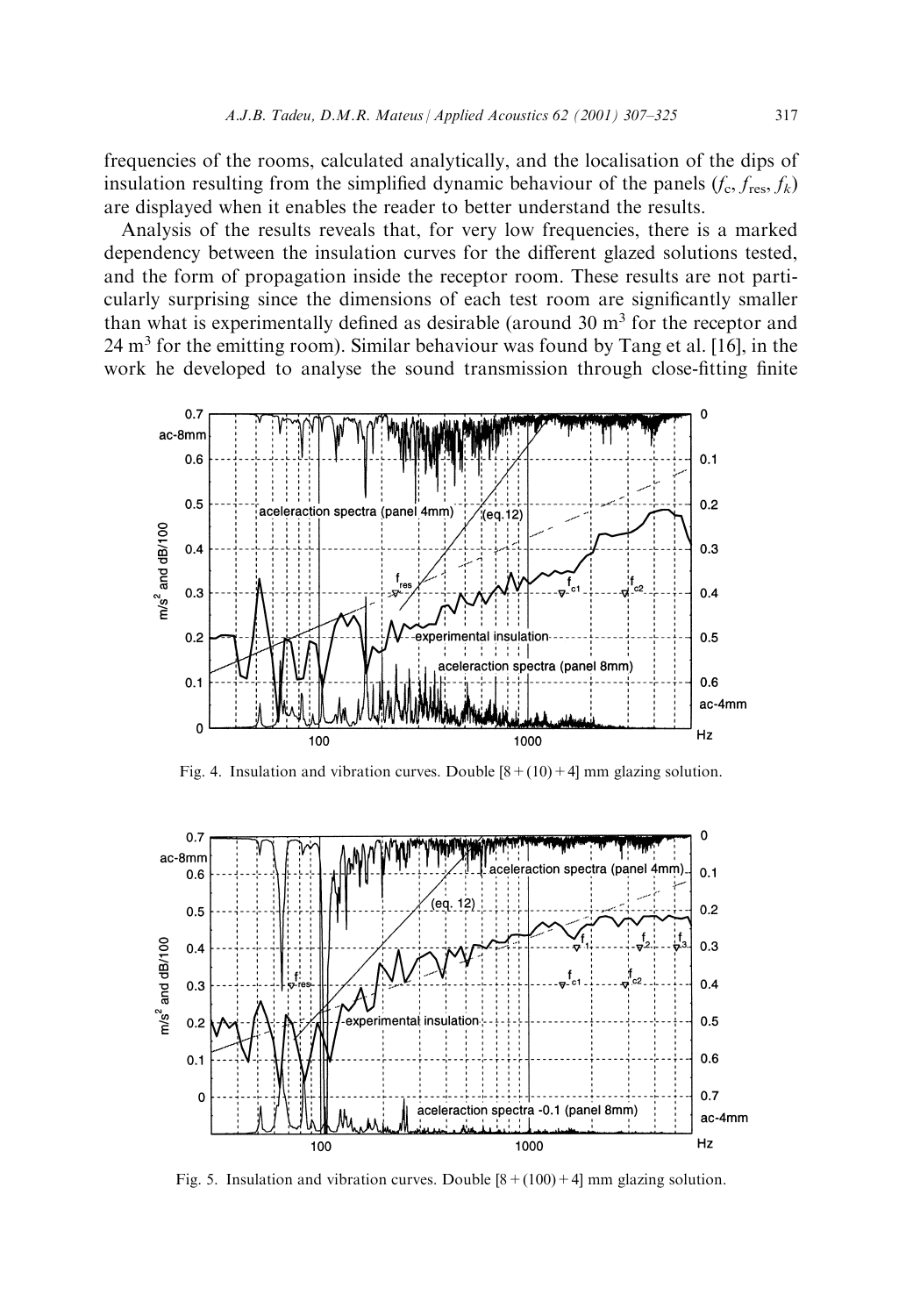sandwich panels. In his work, an open rectangular concrete box  $(368 \times 368 \times 620)$ mm) was built, and the test panels were fixed over it. The cavity-controlled modes, defined by the size of the concrete box cavity, made by far the greatest contribution to the sound field.

Figs. 2 and 3 present the results obtained for single glazed solutions, 4 and 8 mm thick, respectively, when the equivalent sound pressure level  $L_{eq}$  measured in the emitting room reached 110  $dB(A)$ . In both figures, small triangular marks were



Fig. 6. Weighted sound reduction indexes in double  $[8+4]$  mm glazed solutions. Different air chamber thicknesses.



Fig. 7. Insulation and vibration curves. Triple  $[8+(10)+4+(10)+4]$  mm glazing solution.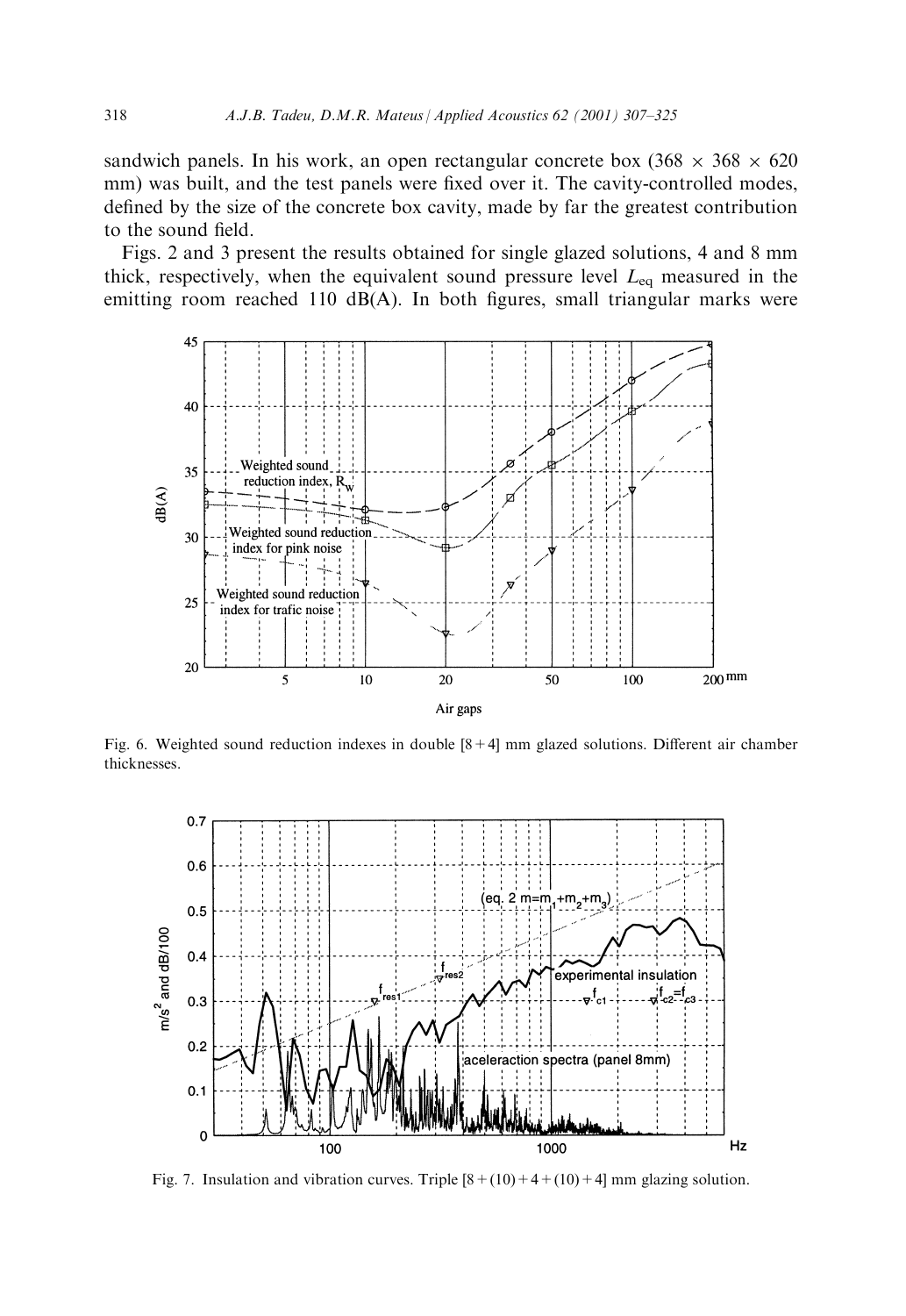added to identify the lowest natural frequencies of the room given by Eq. (14). It can be observed, in fact, that the insulation curves show dips at frequencies, not coinciding with the energy dips of the sound source, but with the resonance frequencies of the receiving chamber, conditioning sound insulation at low frequencies. It can be further observed that the vibration of the glass panes at low frequencies also depends on the natural excited frequencies of the receiving and emitting rooms.



Fig. 8. Insulation and vibration curves. Triple  $[8 + (100) + 4 + (10) + 4]$  mm glazing solution.



Fig. 9. Insulation curves. Single, double and triple glazed solutions.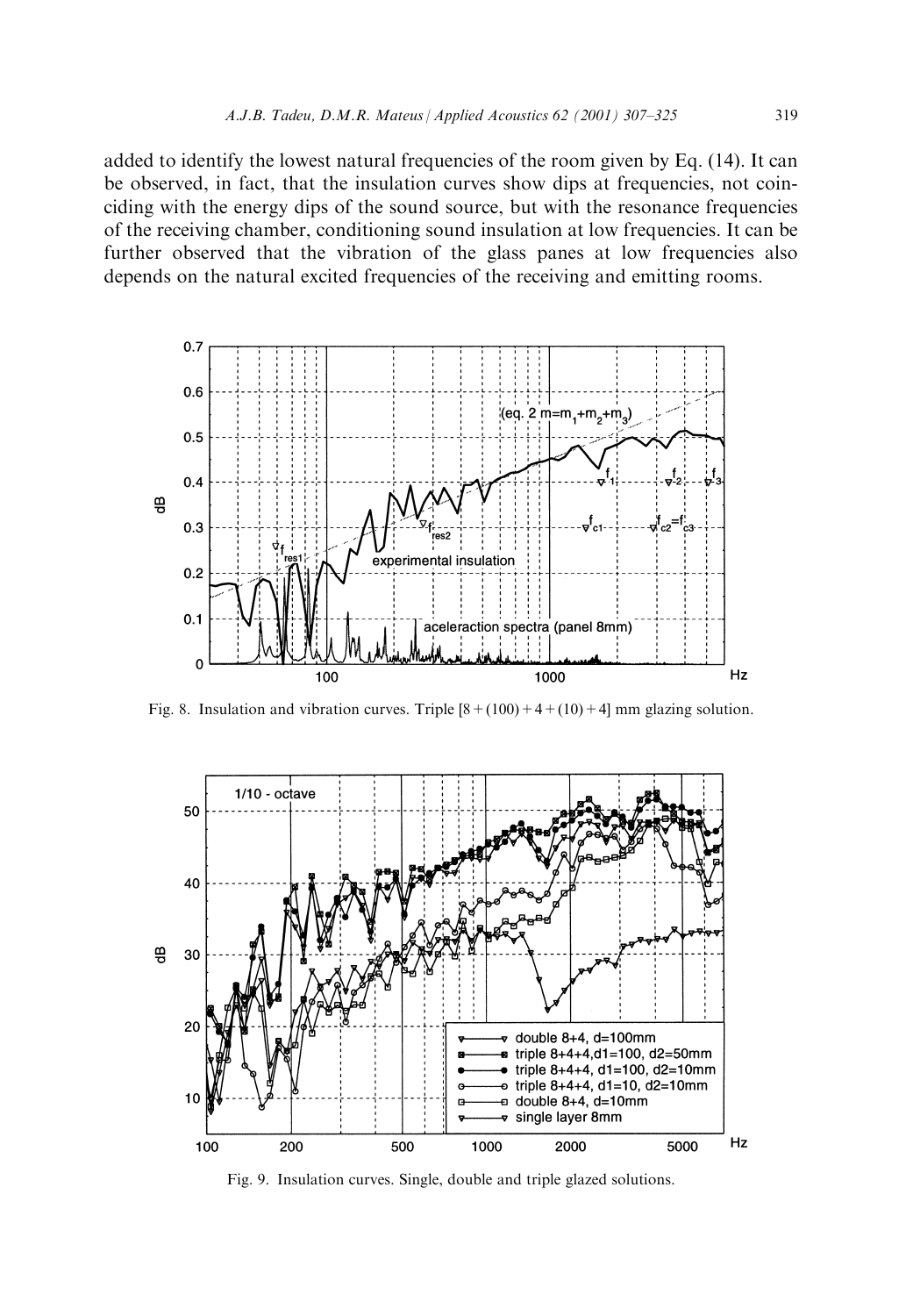The natural modes of the glass, arising from the transversal vibration of the panel under flexion  $[Eq. (7)]$ , also influence the response. However, the dominance of the dynamic response of the excited natural vibrations modes of the testing rooms [Eq. (14)], does not allow easy detection of these modes in the acceleration spectra presented. It is only possible to identify some of these frequencies by resorting to the way in which the panel is displaced in the presence of a determined vibration mode (not shown).

Analysis of insulation curves reveals a disparity between the theoretical [Eq. (2)] and the experimental results. Bigger differences are found at frequencies above coincidence, while smaller differences only occur at frequencies appreciably below coincidence. It is common to use the mass law expression at frequencies below coincidence [17]. However, at low frequencies, where sound wave length is of the same order or exceeds the plate size, the sound transmission loss exceeds the mass law [Eq. (2)]. This phenomenon has its origin in the rigidity of the panel and has been addressed by several authors [18, 19].

The maximum dip due to coincidence effect does not occur at the critical frequency  $(f_c)$ , it does so at a higher frequency. This was expected, because the critical frequency refers to the beginning of the coincidence phenomenon. Dips in insulation due to the coincidence effect, were more pronounced for the 4 mm panel, explained by its higher area to thickness ratio, which allows the easier propagation of flexion waves throughout its plane. Vibration of the glass panel shows that the dips in acoustic insulation are related to its movement. Vibration in the 4 mm panel is more marked at the higher frequencies, whereas in the 8 mm panel vibration spectrum, the lower frequencies are more pronounced. Above the critical frequency, the insulation curves exhibit slopes with an inclination close to 9dB/octave, as predicted by Eq. (6).



Fig. 10. Insulation curves. Single 8 mm glazed solution, with and without frame.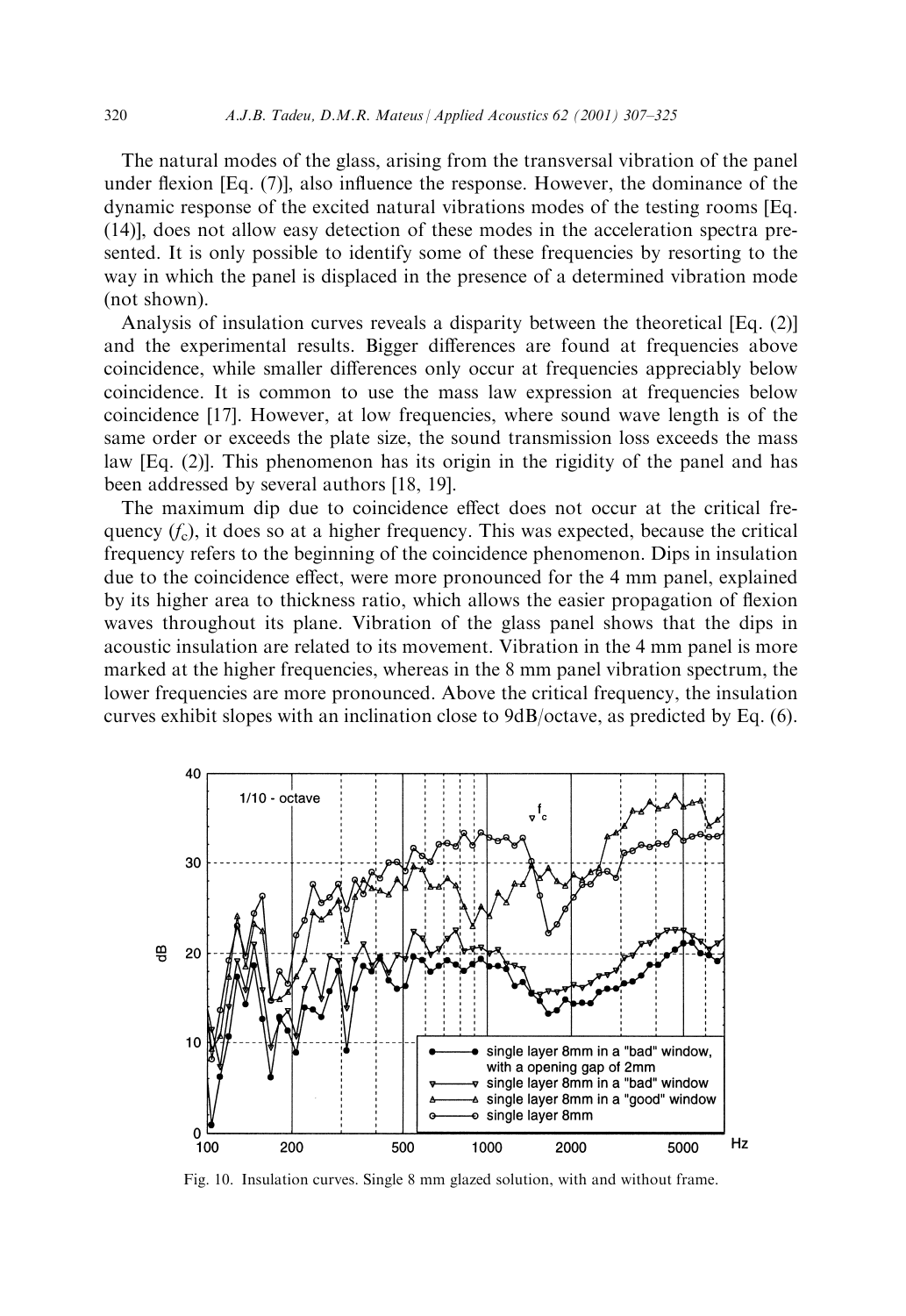It can be further observed, comparing both experimental insulation curves with the theoretical mass law for frequencies below the critical, that the light panel glass (4 mm) performs as expected, while the panel 8 mm thick performs poorly. Quirt [17] registered a similar trend when measuring transmission loss data for three thicknesses of glass (3, 4 and 6 mm). Several authors [20, 21] have concluded that the so-called "baffle effect" and "niche effect" are presumably responsible for much of this deviation from Eq. (2).

The present experimental weighted sound reduction indexes obtained reflect a small variation for the panels 4 and 8 mm thick  $(R_w=29 \text{ dB and } R_w=30 \text{ dB},$ respectively). In part, this may be explained by the decrease in the critical frequency with increasing mass, so that for heavier glass panels the coincidence dip has a greater effect within the frequency range, affecting the calculation of the weighted sound reduction index. Quirt [17] found a similar trend and his results indicate  $R_w$  = 30 dB for a 4 mm glass.

For the various double-glazed solutions tested, only the results of the two different solutions with  $8+4$  mm glass are illustrated: one with a 10 mm air chamber thickness (Fig. 4) and the other with a 100 mm air chamber thickness (Fig. 5). In these cases, the equivalent sound pressure level  $L_{eq}$  measured in the emitting room reached 110 dB(A), as before. The experiments were also conducted with the 4 and 8 mm panes, facing the emitting and the receiving rooms, respectively.

Both the experimental and the theoretical insulation curves [Eq. (12)], are displayed. In addition, the theoretical curve branch valid for lower frequencies  $(20 \log(m_1 + m_2)f - 47$   $f < 2f_{\text{res}}/3$ ) has been extended for higher frequencies as a dashed line.

As before, the experimental insulation curves display dips related to the natural resonance frequencies of the testing rooms [Eq. (14)], conditioning the sound insulation at low frequencies. Again, at very low frequencies, where the sound wave length exceeds the plate size, the sound transmission loss exceeds the theoretical prediction (see Figs. 2 and 3). As the frequency increases the experimental insulation curves register poorer results than predicted. Analysis of the results reveals that the double-glazed solution with the 100 mm air chamber thickness (Fig. 5) shows a better performance than the 10 mm air chamber thickness (Fig. 4). The latter case gives a performance even worse than that expected for a single panel made with a mass that equals the sum of the masses of the constituent single panels  $(m=m_1+m_2)$ , (see dashed line).

For frequencies above  $f_1 = c/2d$ , successive three-dimensional reflections occur inside the air chamber, giving rise to stationary waves. In this case the enclosed air space may be considered a reverberating space. Brekke [22] proposed a transmission loss model for the two-leaf partition given by

$$
R = R_1 + R_2 + 10\log(A/S)
$$
 (16)

where  $R_i$  (i=1,2) is the transmission loss for the leaf i, A is the equivalent absorption in the air cavity, and S is the area of the partition.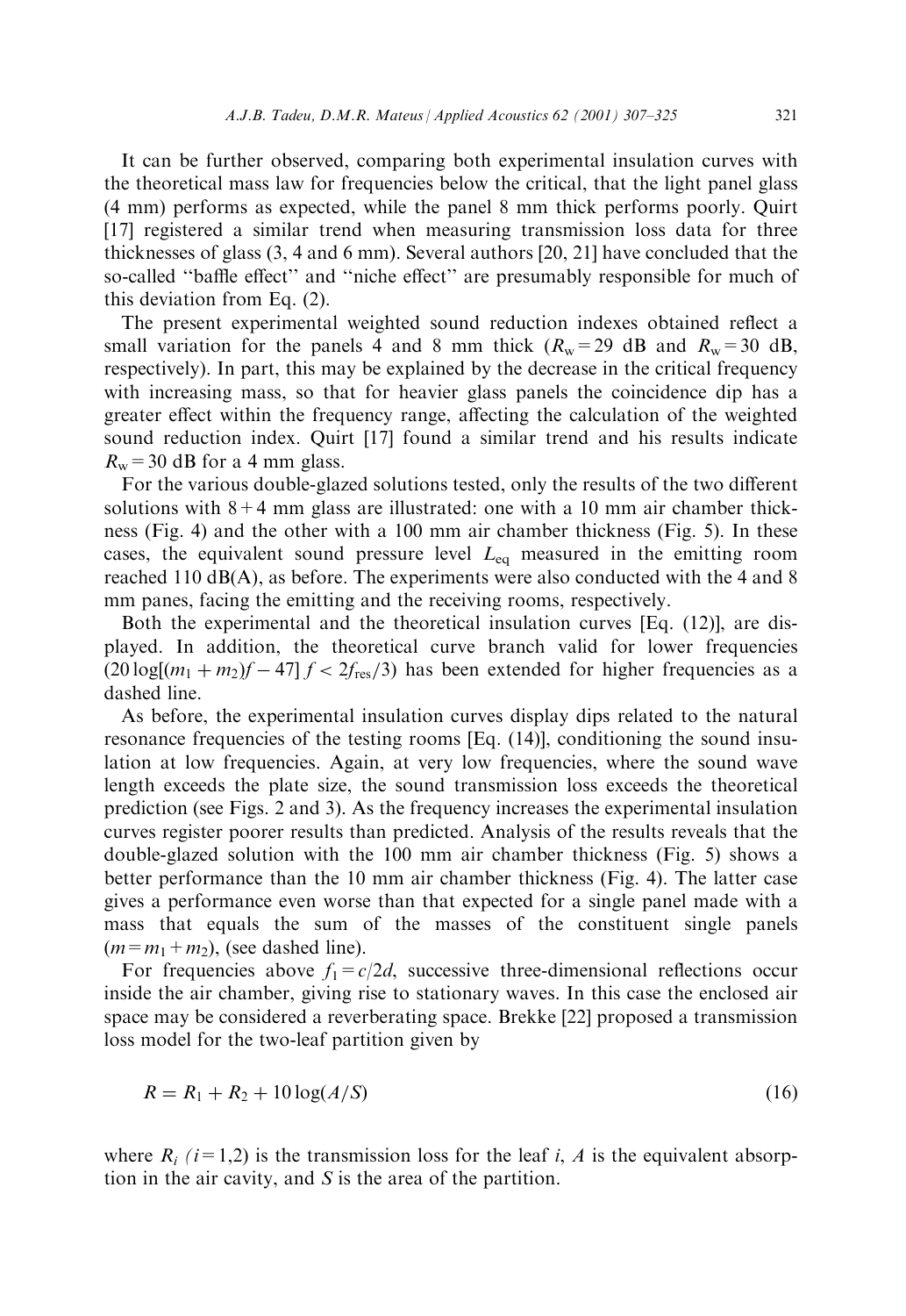In his model, Brekke assumes that the partition panels do not contribute to cavity absorption. The application of this model to the double glazed solution with 100 mm air chamber thickness may better approach the experimental insulation curve. However, the precise value of the random incidence absorption coefficient for the perimeter surfaces of the air cavity is not known.

It can be further observed that the dips of insulation occurring at the critical frequencies of the two panels ( $f_{c1}$  and  $f_{c2}$ ) are not as pronounced as before (see Figs. 2 and 3). Notice that a double-glazed solution tested [23] using  $4+4$  mm glass with a 10 mm air chamber thickness (not shown) displayed a bigger dip of insulation than a single glass solution 4 mm thick (Fig. 2) exhibited. This happens because the coincident effect occurs in both panels at the same frequency. The experimental weighted sound reduction index obtained ( $R_w$ =28 dB) reflected this phenomenon, registering a value even smaller than that given by a single glass solution ( $R_w$ =29 dB). The acceleration spectra curves collected at the central measurement point C again shows that bigger dips of insulation occur when larger accelerations are present (see Figs. 3 and 4). It can further be observed that the glass panel facing the receiving room (8 mm) registers a smaller vibration amplitude, as the result of the smaller energy incidence supplied by the insulation of the first panel.

Additional experimental tests were performed using double glazed panels of 4 and 8 mm thickness, where different air chamber thicknesses (air gaps) were used. As can be seen from Fig. 6, the weighted sound reduction indexes  $(R_w)$ , calculated from the experimental insulation curves, give minimum values when the air chamber thickness ranges from 10 to 30 mm. Curiously, these are the dimensions currently used in air chambers of glazed solutions. The weighted sound reduction index improves as the air chamber thickness decreases significantly or increases to values close to or greater than 50 mm. A similar trend was observed by Quirt [17, 24]. However, the 3 dB increase of the weighted sound reduction index for doubling the separation, observed by Quirt, was only registered when we moved to larger air layer thicknesses.

Eq. (16) also predicts an improvement in insulation of 3 dB per doubling of interpane space. Our experimental results (not displayed) confirm an improvement of insulation close to 3 dB per doubling of air chamber thickness, for frequencies  $f > c/2d$ .

Regarding the triple glazed solutions tested, only the results for the triple panels made of  $8+4+4$  mm glass types with two  $d_1 = d_2 = 10$  mm thick air chambers (Fig. 7), and the solution with the first air chamber  $d_1=100$  mm thick and the second  $d_2=10$  mm thick (Fig. 8) are presented. In these experiments, the panel 8 mm thick was placed facing the receiving room. Figs. 7 and 8 give the experimental insulation curves collected, the acceleration spectra of the 8 mm panel at its centre, and the theoretical insulation prediction, assuming the triple glazed apparatus as a single leaf with a mass equivalent to the sum of each individual panel mass. In the present case, the equivalent sound pressure level  $L_{eq}$  measured in the emitting room reached 114 dB(A). Again, dips of insulation are found at critical frequencies  $(f_{c1}, f_{c2}$  and  $f_{c3}$ , resonance frequencies of the dynamic system are built as three masses attached by springs [Eq. (13)],  $(f_{res1}$  and  $f_{res2})$ , and resonance frequencies are related to the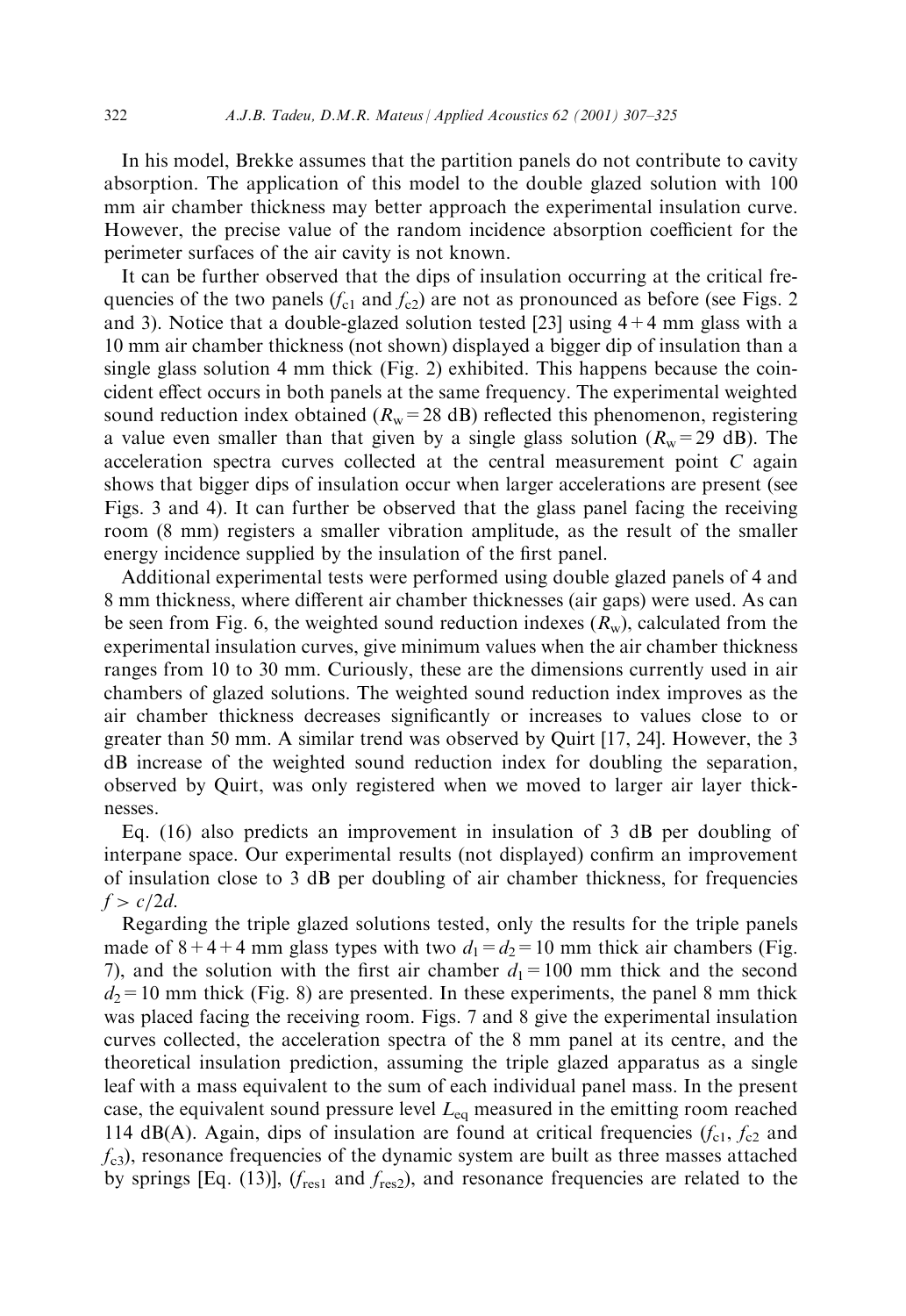stationary waves inside the air chambers between the glass panels  $(f_1, f_2 \text{ and } f_3)$ . The acoustic insulation results do not show significant improvement in comparison with the double glazed solutions, when the same thicknesses of air gap are used. The acceleration spectra show this behaviour, displaying a bigger amplitude when  $d_1 = d_2 = 10$  mm.

Figs. 9 and 10 present the experimental insulation curves in bands of 1/10 octave obtained for different glazed solutions  $[24]$ . Comparing the curves in Fig. 9, one may find a similar behaviour for the solutions for double  $[8+(100)+4]$  mm  $(d_1=100)$ mm) and triple  $[8 + (100) + 4 + (d_2) + 4]$  mm  $(d_1 = 100$  mm and  $d_2 = 10$  mm,  $d_2 = 50$ mm) glazed solutions, with weighted sound reduction indexes  $R_w=42$ , 43 and 44 (dB), respectively. It is also possible to see similar behaviour in single glazed solutions (8 mm) and multiple glazed solutions with small air chambers ( $[8 + (10) + 4]$ mm and  $[8+(10)+4+(10)+4]$  mm) (especially for frequencies lower than 1000 Hz), registering weighted sound reduction indexes of  $R_w = 30$ , 32 and 33 (dB), respectively. Similar behaviour was found by Quirt [25], and this author concluded that sound transmission loss is very similar when the combined inter-pane spacing of the triple window matched the double glazing.

Fig. 10 shows the experimental insulation curves when a single layer glass panel, 8 mm thick, is fixed to the wall opening directly, and inside a window frame, as described earlier. Comparison between the experimental insulation curves obtained reveals that a much smaller coincidence dip occurred when the glass panel is inside a window frame. This behaviour may be explained by the smaller area of each panel used in the solution with a frame. Indeed, the coincidence dip is small when the ratio between the area and the thickness of the panel decreases, so the propagation of longitudinal plane waves decreases. Fig. 10, also displays the insulation curve obtained when the window is opened very slightly (2 mm). It is noticeable that this small gap produces a pronounced drop in insulation, leading to a weighted sound reduction index of  $R_w=18$  dB. A similar result is given when the glass panel is fixed to a poorly sealed frame ( $R_w$ =20 dB). In contrast, the well-sealed window ( $R_w$ =29 dB), reaches the performance of a single layer of glass without a frame ( $R_w$  = 30 dB)

#### 5. Conclusions

The experimental results demonstrate that the predictive theoretical models described in this work are not close to the experimental results for many simple and double-glazed solutions. The smallest differences between the insulation predicted and achieved experimentally usually occur for single glazed panels.

Regarding the glazed solutions without frames, it can be concluded that the double glazing only exhibits better insulation behaviour than single panels if the air chambers are close to or greater than 50 mm thick, or if the air chambers are very small. With respect to double-glazing with two identical panels, the insulation dips for vibration eigenfrequencies are much greater than those found for solutions using glass of different thickness. Triple glazing offers no significant improvements over double-glazing; the improvements are not significant if we are looking at situations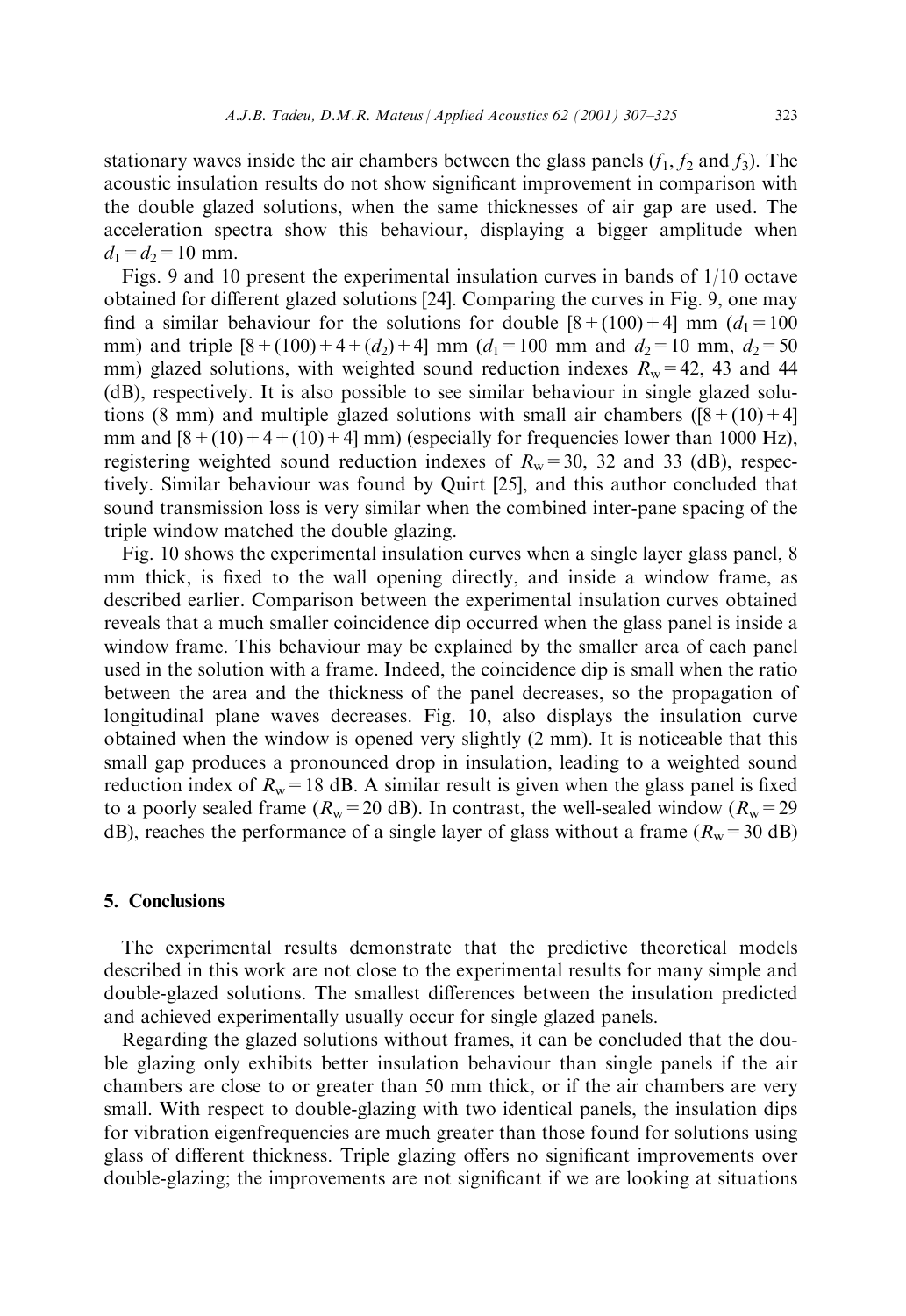where the larger air chamber in the triple glazed solution is the same as the air chamber in the double glazed solution.

In practice, the construction of double and triple glazing with thick air chambers, giving a high level of acoustic insulation, is possible by making double windows with separate frames. This type of solution may be useful where it is necessary to improve the acoustic insulation of an existing facede.

Analysis of the glazed solutions with frames enables us to see that acoustic insulation is generally poorer than that provided by glazed solutions without frames. The insulation values of the solutions with frames improve if the mass of the frame is relatively large and is well sealed. The application of high insulation glazed solutions thus implies the use of a high quality frame. A window with a very small opening may suffer a significant fall in acoustic insulation.

#### References

- [1] Cyril MH. Handbook of noise control. New York: McGraw-Hill Book Company, 1957.
- [2] Graff KF. Wave motion in elastic solids. New-York: Dover Publications, 1975.
- [3] Silva PM. Acústica em Edifícios [Acoustics in Buildings]. Lisbon, Portugal: Technical Information, Edifícios 8, LNEC, 1978.
- [4] Warnock ACC, Fasold W. Sound insulation: airborne and impact. Encyclopedia of acoustics, New York: Wiley-Interscience, 1997. Vol. 3: pp. 1129-61.
- [5] Beranek LL, Vér IL. Noise and vibration control engineering. New York: Wiley, 1992.
- [6] Rindel JH. Transmission of traffic noise through windows, influence of incident angle on sound insulation in theory and experiment. PhD thesis. Techn. Univ. Denmark, Report No. 9, 1975.
- [7] Sharp BH. Methods for the sound reduction of building elements. Noise Control Engineering 1978;11(2):53.
- [8] London A. Transmission of reverberant sound through double walls. J Acoust Soc Am 1950;44:270–8.
- [9] Goesele K. Prediction of the sound transmission loss of double partitions (without structureborne connections). Acustica 1980;45:218-27 (in German).
- [10] Bathe K-J. Finite element procedures in engineering analysis. Prentice-Hall, 1982.
- [11] Kuttruff H. Sound in enclosures. Encyclopedia of acoustics. New York: Wiley-Interscience, 1997. Vol. 3, pp.  $1101-15$ .
- [12] Ouis D. Scattering by a barrier in a room. Applied Acoustics 1999;56:1-24.
- [13] Hammad RNS. Simulation of Noise Distribution in rectangular rooms by means of computer modelling techniques. Applied Acoustics 1988;24:211-28.
- [14] NP-2073:1986, Acústica Critérios de Quantificação do Isolamento Sonoro em Edificios. Correspondence:ISO717-1-2-3:1982 EQV.
- [15] Moser M. Vibration measurements and instrumentation. Encyclopedia of acoustics. New York: Wiley-Interscience, 1997. Vol. 2: pp. 857–69.
- [16] Tang WC, Zheng H, Ng CF. Low frequency sound transmission through close-fitting finite sandwich panel. Applied Acoustics 1998;55(1):13-30.
- [17] Quirt J. Sound transmission through windows I. Single and double glazing. Journal of the Acoustical Society of America 1982;72(3):834-44.
- [18] Gurovitch YuA. On low frequency sound insulation of rectangular plate. Soviet Phys Acoust 1978;26(3):508±15.
- [19] Novikov II. Low-frequency sound insulation of thin plates. Applied Acoustics 1998;54(1):83–90.
- [20] Nilsson AC. Sound transmission through single leaf panels. Rep. 74-01, Building Acoustics, Chalmers University of Technology, Sweden, 1974.
- [21] Sewell EC. Transmission of reverberant sound through a single-leaf partition surrounded by an infinite rigid baffle. J Sound Vibration 1970;12:21-32.